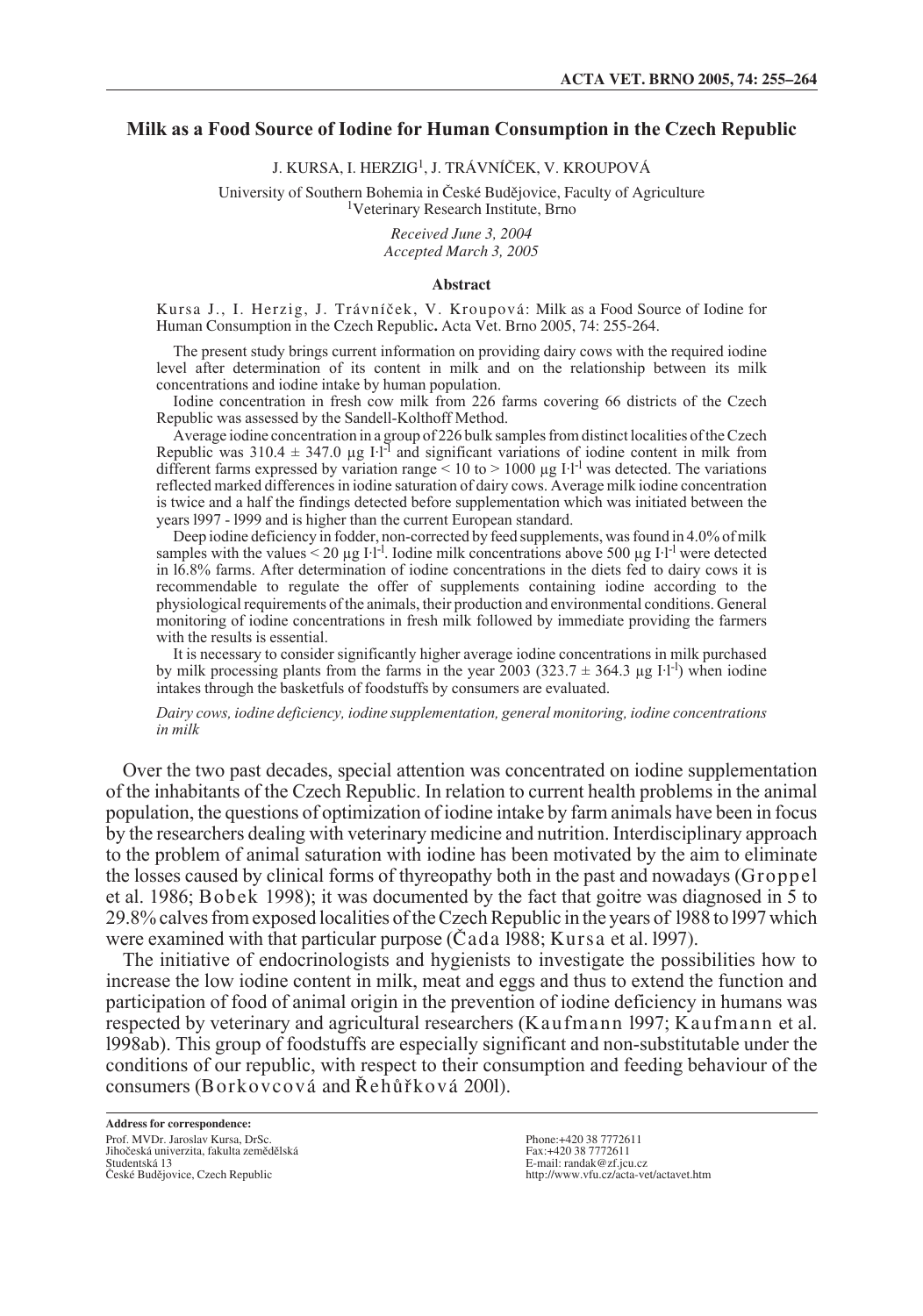Milk iodine concentration corresponds to the level of dairy cow exposure to this trace element. Berg et al. (1988) and Maas et al. (1989) expressed correlation between iodine content in the diet and milk by the correlation coefficient  $r = 0.66$ . Iodine concentration in milk of ruminants is, besides ioduria, commonly used as an indicator of iodine saturation of the organism (Hemken 1980; Franke et al. 1983; Azuolas and Caple 1984; Herzig et al. 1999; Trávníãek and Kursa 2001). The same data is related to the results of the experiments testing efficiency of iodine supplementation of feed rations (Berg et al. 1988; Anke et al. 1994a; Herzig et al. 1999).

In relation to the evaluation of the ten year period of complex prophylaxis of iodine deficiency in the Czech Republic we were asked by the Interdisciplinary Committee for Solving Iodine Deficit to monitor the situation in the sphere of agriculture. We included the problem in the proposed study which was accepted by the Veterinary Scientific Committee for Food Safety of the Ministry of Agriculture of the Czech Republic.

The aim of the present study was to obtain an overall knowledge of cow milk iodine levels before processing by food industry followed by updating the substantiations for evaluation of optimal intake by the human population. At the same time, it was targeted at potential risks of extremely high levels of supplementation and at specification of usefulness and significance of the following epidemiological studies with a similar purpose.

### **Materials and Methods**

Iodine levels in bulk samples of fresh cow milk originating from 226 randomly selected farms covering 66 districts of the Czech Republic were assessed. The milk samples were standard samples collected by qualified personnel from central laboratories of three Czech dairies (Bohušovice n. O., České Budějovice, Pardubice) with the aim to assess the quality level of the purchased raw material. After obtaining the samples, the researchers registered them in such a way so that the extramural anonymity of their origin may be observed, and they were kept frozen before analysis in the laboratory of the Veterinary Research Institute in Brno.

Milk iodine concentration was assessed by spectrophotometric method using alkaline incineration based on the Sandell-Kolthoff reaction (Bednář et al. 1964). The principle of the assessment is reduction of  $Ce^{4+}$  to  $Ce^{3+}$  in the presence of As3+ and catalytic effect of iodine. Mineralization is performed in a dry way in alkaline environment at 600 °C. By that method, total iodine is assessed, i.e. both inorganic and protein-bound iodine.

The findings from the year 2003 were compared with those obtained in our previous investigations in the years 1982 - 1999. It is a synthesis and comparison of results and data from single and repeated detections of bovine milk iodine content performed in 101 herds in Southwest Bohemia, and in the regions of Znojmo and Vsetín.

Statistical analysis of the results included calculation of the mean values, standard deviations, coefficient of variation, minimum and maximum values, median (Matoušková et al. 1992).

### **Results**

Analysis of bulk samples from 226 places represented determination of iodine levels in about 28 000 dairy cows; 124 cows are kept per farm in average. Among a total of about 466 000 cows kept for market milk production in the Czech Republic in the year 2003, it is 6%, their market milk production was about 161 million litres milk per year. Milk samples from 66 districts (Table 1) cover 78% of the territory of the country.

Average milk iodine content reached  $310.4 \pm 347.0$  micrograms of iodine per litre (µg I·l<sup>-1</sup>) of fresh cow milk. Minimum and maximum values (Table 1) expressed by the variation range of values  $\leq 10$  to  $> 1000$  µg I·l<sup>-1</sup> characterize marked variations in iodine concentrations between respective farms. As it is well known that milk iodine concentrations and dairy cow exposure iodine levels do highly correlate, the detected variability shows marked differences in iodine saturation of cows in the Czech Republic.

Average values from different districts with rather high numbers of samples examined also differed significantly. For instance, averages of  $105.2 \mu g I·l^{-1}$  and  $478.2 \mu g I·l^{-1}$  were detected in the district of Pelhfiimov, respectively; we cannot fail to notice that those two districts are neighbouring and very close as for geographical location and environment.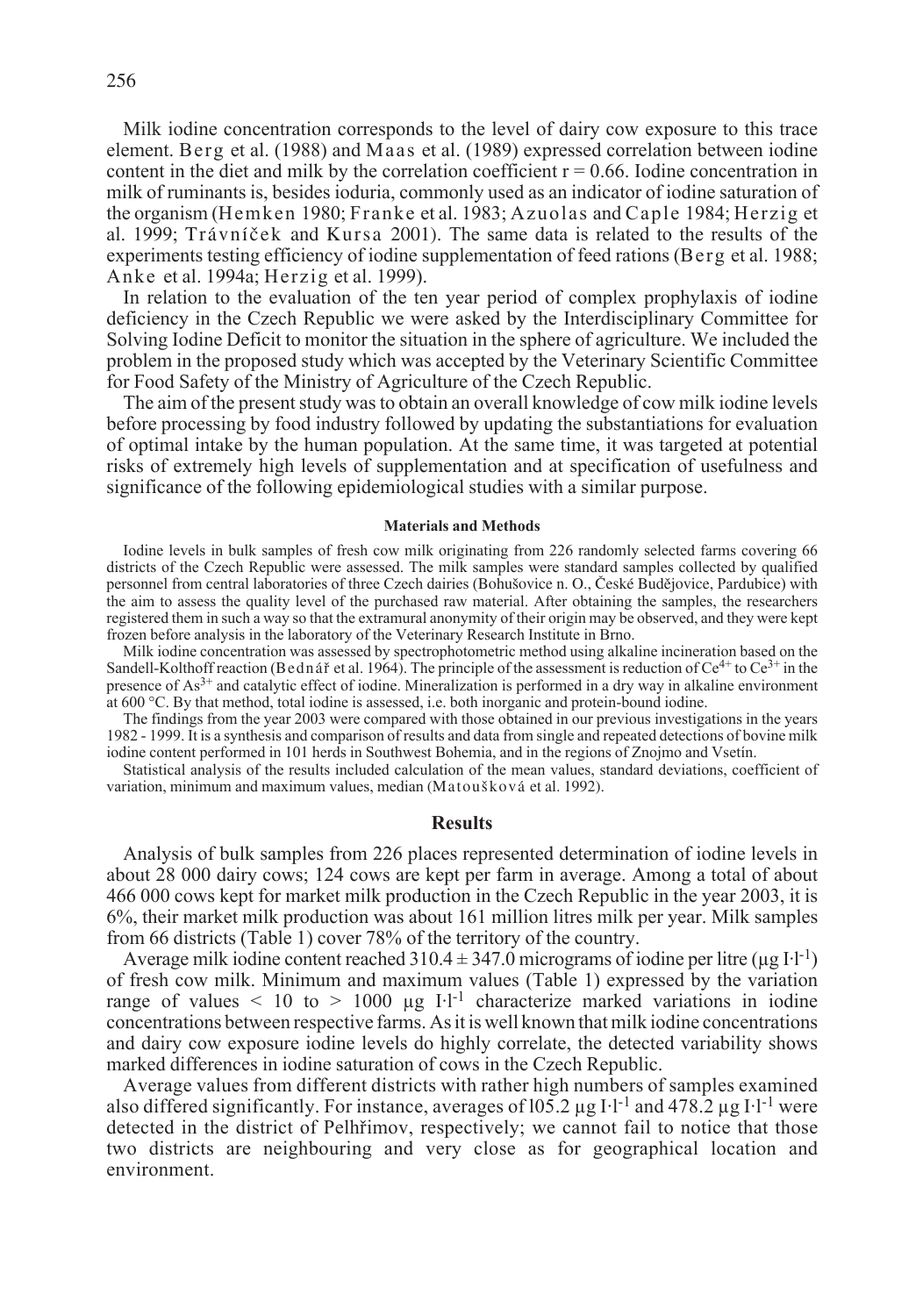| Region          | District                                                                                                          | Number                                                                                    | $\mathbf X$                                                                           | <b>SD</b>                                                                        | V%                                                                  | Min                                                                         | Max                                                                           | Median                                                                       |
|-----------------|-------------------------------------------------------------------------------------------------------------------|-------------------------------------------------------------------------------------------|---------------------------------------------------------------------------------------|----------------------------------------------------------------------------------|---------------------------------------------------------------------|-----------------------------------------------------------------------------|-------------------------------------------------------------------------------|------------------------------------------------------------------------------|
| South Bohemia   | Č.Budějovice                                                                                                      | 12                                                                                        | 449.42                                                                                | 576.20                                                                           | 128.2                                                               | 24.1                                                                        | >1000                                                                         | 249.3                                                                        |
|                 | Č.Krumlov                                                                                                         | $\overline{4}$                                                                            | 280.70                                                                                | 93.28                                                                            | 33.2                                                                | 134.1                                                                       | 393.1                                                                         | 297.8                                                                        |
|                 | J.Hradec                                                                                                          | 10                                                                                        | 421.34                                                                                | 705.50                                                                           | 167.4                                                               | 19.9                                                                        | >1000                                                                         | 220.4                                                                        |
|                 | Písek                                                                                                             | 3                                                                                         | 241.03                                                                                | 37.80                                                                            | 15.7                                                                | 197.4                                                                       | 289.6                                                                         | 236.1                                                                        |
|                 | Prachatice                                                                                                        | 5                                                                                         | 193.70                                                                                | 30.70                                                                            | 15.8                                                                | 145.6                                                                       | 226.4                                                                         | 206.5                                                                        |
|                 | Strakonice                                                                                                        | $\overline{c}$                                                                            | 79.55                                                                                 | 25.55                                                                            | 32.1                                                                | 54.0                                                                        | 105.1                                                                         | 79.6                                                                         |
|                 | Tábor                                                                                                             | $\tau$                                                                                    | 105.20                                                                                |                                                                                  | 71.6                                                                |                                                                             |                                                                               | 99.3                                                                         |
|                 |                                                                                                                   | 3                                                                                         |                                                                                       | 75.37                                                                            | 94.1                                                                | 12.0                                                                        | 245.9                                                                         |                                                                              |
| South Moravia   | Blansko                                                                                                           |                                                                                           | 193.17                                                                                | 181.78                                                                           |                                                                     | 32.0                                                                        | 447.2                                                                         | 100.3                                                                        |
|                 | Brno-country                                                                                                      | $\sqrt{2}$                                                                                | 378.25                                                                                | 167.35                                                                           | 44.2                                                                | 210.9                                                                       | 545.6                                                                         | 378.2                                                                        |
|                 | Břeclav                                                                                                           | $\mathfrak{Z}$                                                                            | 255.47                                                                                | 176.54                                                                           | 69.1                                                                | 127.4                                                                       | 505.1                                                                         | 133.9                                                                        |
|                 | Hodonín                                                                                                           | $\mathfrak{2}$                                                                            | 199.10                                                                                | 9.70                                                                             | 4.9                                                                 | 189.4                                                                       | 208.8                                                                         | 199.1                                                                        |
|                 | Vyškov                                                                                                            | 3                                                                                         | 357.20                                                                                | 317.63                                                                           | 88.9                                                                | 36.4                                                                        | 789.9                                                                         | 245.3                                                                        |
|                 | Znojmo                                                                                                            | 3                                                                                         | 238.87                                                                                | 123.70                                                                           | 51.8                                                                | 87.5                                                                        | 390.5                                                                         | 238.6                                                                        |
| Hradec Králové  | Hradec Králové                                                                                                    | 3                                                                                         | 261.53                                                                                | 183.91                                                                           | 70.3                                                                | 55.0                                                                        | 501.7                                                                         | 227.9                                                                        |
|                 | Jičín                                                                                                             | $\mathfrak{2}$                                                                            | 169.65                                                                                | 86.15                                                                            | 50.8                                                                | 83.5                                                                        | 255.8                                                                         | 169.6                                                                        |
|                 | Náchod                                                                                                            | $\overline{c}$                                                                            | 45.90                                                                                 | 39.20                                                                            | 85.4                                                                | 6.7                                                                         | 85.1                                                                          | 45.9                                                                         |
|                 | Rychnov n.K.                                                                                                      | 3                                                                                         | 144.87                                                                                | 123.90                                                                           | 85.5                                                                | 25.4                                                                        | 315.6                                                                         | 93.6                                                                         |
|                 | Trutnov                                                                                                           | $\overline{c}$                                                                            | 560.15                                                                                | 205.55                                                                           | 36.7                                                                | 354.6                                                                       | 765.7                                                                         | 560.2                                                                        |
| Liberec         | Česká Lípa                                                                                                        | 3                                                                                         | 167.90                                                                                | 109.71                                                                           | 65.3                                                                | 29.3                                                                        | 297.6                                                                         | 176.8                                                                        |
|                 | Jablonec n.Nisou                                                                                                  | $\mathfrak{Z}$                                                                            | 177.17                                                                                | 119.03                                                                           | 67.2                                                                | 22.6                                                                        | 312.2                                                                         | 196.7                                                                        |
|                 | Liberec                                                                                                           | $\overline{2}$                                                                            | 101.60                                                                                | 53.40                                                                            | 52.6                                                                | 48.2                                                                        | 155.0                                                                         | 101.6                                                                        |
|                 | Semily                                                                                                            | 3                                                                                         | >1000                                                                                 | 439.39                                                                           | 43.0                                                                | 406.2                                                                       | >1000                                                                         | >1000                                                                        |
| Moravia-Silesia | Bruntál-Jeseník                                                                                                   | 3                                                                                         | 191.67                                                                                | 134.49                                                                           | 70.2                                                                | 2.1                                                                         | 299.9                                                                         | 273.0                                                                        |
|                 | Frýdek-Místek                                                                                                     | $\mathfrak{Z}$                                                                            | 105.43                                                                                | 37.95                                                                            | 36.0                                                                | 78.3                                                                        | 159.1                                                                         | 78.9                                                                         |
|                 | Karviná                                                                                                           | 3                                                                                         | 531.03                                                                                | 100.49                                                                           | 18.9                                                                | 428.7                                                                       | 667.6                                                                         | 496.8                                                                        |
|                 | Nový Jičín                                                                                                        | $\sqrt{2}$                                                                                | 181.45                                                                                | 159.65                                                                           | 88.0                                                                | 21.8                                                                        | 341.1                                                                         | 181.4                                                                        |
|                 | Opava                                                                                                             | 3                                                                                         | 229.50                                                                                | 42.58                                                                            | 18.6                                                                | 169.4                                                                       | 262.9                                                                         | 256.2                                                                        |
|                 | Ostrava                                                                                                           | $\overline{c}$                                                                            | 148.05                                                                                | 35.85                                                                            | 24.2                                                                | 112.2                                                                       | 183.9                                                                         | 148.0                                                                        |
| Olomouc         | Olomouc                                                                                                           | $\overline{c}$                                                                            | 378.85                                                                                | 76.45                                                                            | 20.2                                                                | 302.4                                                                       | 455.3                                                                         | 378.8                                                                        |
|                 | Prostějov                                                                                                         | $\mathfrak{2}$                                                                            | 395.55                                                                                | 1.55                                                                             | 0.4                                                                 | 394.0                                                                       | 397.1                                                                         | 395.6                                                                        |
|                 | Přerov                                                                                                            | $\mathfrak{Z}$                                                                            | 580.70                                                                                | 523.26                                                                           | 90.1                                                                | 65.7                                                                        | 1298.4                                                                        | 378.0                                                                        |
|                 |                                                                                                                   | $\mathfrak{Z}$                                                                            | 168.73                                                                                | 80.82                                                                            | 47.9                                                                | 55.5                                                                        | 238.8                                                                         | 211.9                                                                        |
| Pardubice       | Chrudim                                                                                                           | $\overline{c}$                                                                            | 87.95                                                                                 | 19.05                                                                            | 21.7                                                                | 68.9                                                                        | 107.0                                                                         | 88.0                                                                         |
|                 | Pardubice                                                                                                         | $\mathfrak{Z}$                                                                            |                                                                                       |                                                                                  |                                                                     |                                                                             |                                                                               |                                                                              |
|                 |                                                                                                                   | 3                                                                                         |                                                                                       |                                                                                  |                                                                     |                                                                             |                                                                               |                                                                              |
|                 |                                                                                                                   |                                                                                           |                                                                                       |                                                                                  |                                                                     |                                                                             |                                                                               |                                                                              |
|                 |                                                                                                                   |                                                                                           |                                                                                       |                                                                                  |                                                                     |                                                                             |                                                                               |                                                                              |
|                 |                                                                                                                   | $\overline{2}$                                                                            |                                                                                       |                                                                                  |                                                                     |                                                                             |                                                                               |                                                                              |
|                 |                                                                                                                   |                                                                                           |                                                                                       |                                                                                  |                                                                     |                                                                             |                                                                               |                                                                              |
|                 |                                                                                                                   |                                                                                           |                                                                                       |                                                                                  |                                                                     |                                                                             |                                                                               |                                                                              |
|                 |                                                                                                                   |                                                                                           |                                                                                       |                                                                                  |                                                                     |                                                                             |                                                                               |                                                                              |
|                 |                                                                                                                   |                                                                                           |                                                                                       |                                                                                  |                                                                     |                                                                             |                                                                               |                                                                              |
| Plzeň           | Šumperk<br>Svitavy<br>Ústí nad Orlicí<br>Domažlice<br>Klatovy<br>Plzeň-south<br>Plzeň-north<br>Rokycany<br>Tachov | $\mathfrak{Z}$<br>$\mathfrak{2}$<br>3<br>$\mathfrak{Z}$<br>$\mathbf{2}$<br>$\overline{3}$ | 209.10<br>173.83<br>155.93<br>388.65<br>81.00<br>221.20<br>458.30<br>306.10<br>740.97 | 38.33<br>18.07<br>32.72<br>338.65<br>70.40<br>91.17<br>261.71<br>203.10<br>31.63 | 18.3<br>10.4<br>21.0<br>87.1<br>86.9<br>41.2<br>57.1<br>66.4<br>4.3 | 163.4<br>157.9<br>110.0<br>50.0<br>10.6<br>143.1<br>133.9<br>103.0<br>718.0 | 257.2<br>199.1<br>183.8<br>727.3<br>151.4<br>349.1<br>774.8<br>509.2<br>785.7 | 206.7<br>164.5<br>174.0<br>388.6<br>81.0<br>171.4<br>466.2<br>306.1<br>719.2 |

Table1. Iodine content in milk from dairy cows ( $\mu$ g I·l<sup>-1</sup>) in respective districts of regions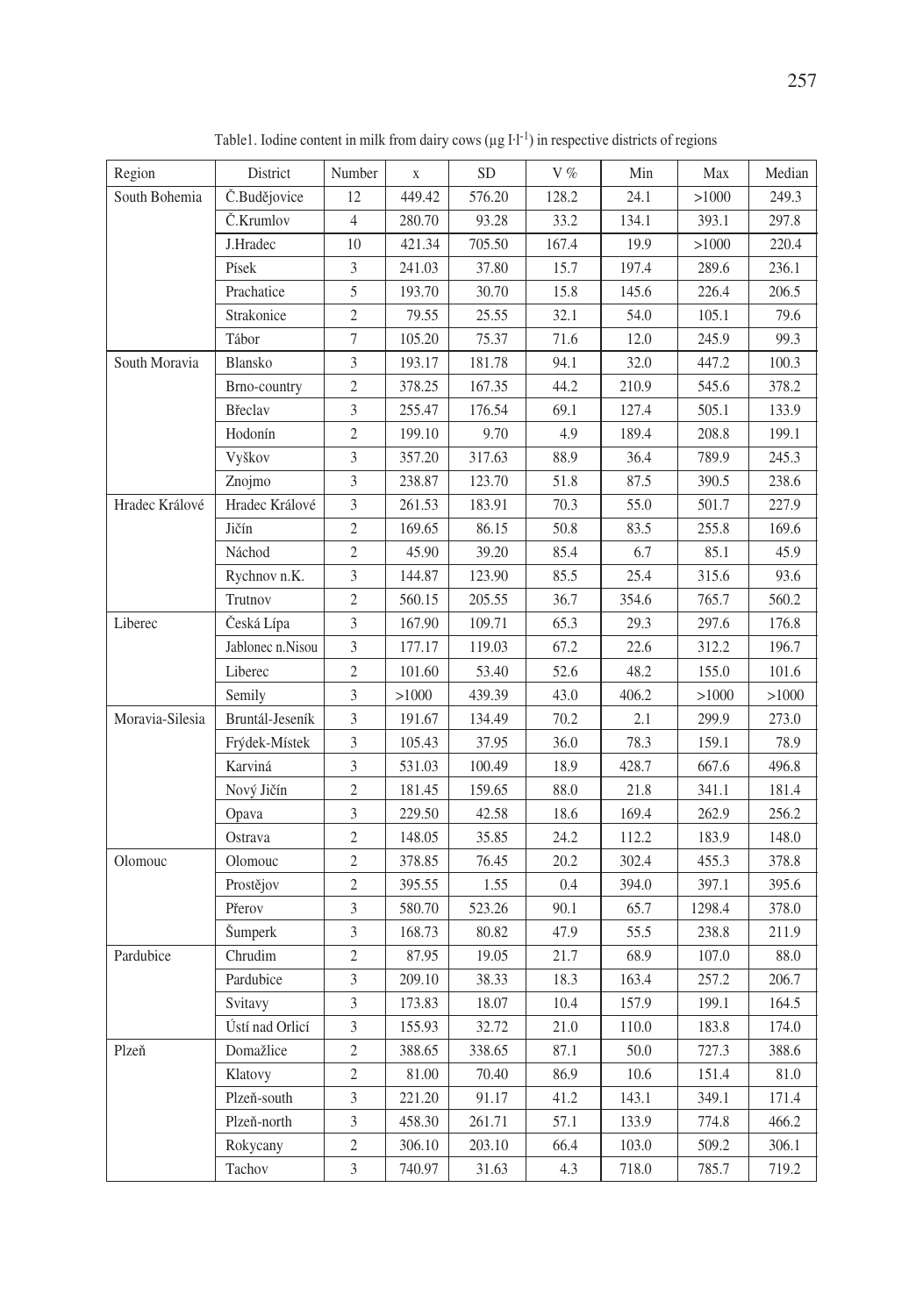| Region          | District        | Number         | $\mathbf{X}$ | SD.    | V%    | Min   | Max   | Median |
|-----------------|-----------------|----------------|--------------|--------|-------|-------|-------|--------|
| Central Bohemia | Benešov         | 11             | 301.48       | 259.41 | 86.0  | 58.6  | 821.2 | 155.6  |
|                 | Beroun          | $\overline{2}$ | 324.80       | 15.10  | 4.6   | 309.7 | 339.9 | 324.8  |
|                 | Kladno          | 5              | 95.26        | 52.83  | 55.5  | 40.8  | 192.2 | 86.6   |
|                 | Kolín           | $\overline{3}$ | 544.47       | 419.41 | 77.0  | 132.5 | >1000 | 380.9  |
|                 | Kutná Hora      | 8              | 255.41       | 86.72  | 33.9  | 63.2  | 353.4 | 265.5  |
|                 | Mladá Boleslav  | $\overline{3}$ | 737.63       | 579.65 | 78.6  | 277.0 | >1000 | 380.7  |
|                 | Nymburk         | $\overline{4}$ | 404.45       | 145.96 | 36.19 | 248.1 | 587.2 | 391.2  |
|                 | Praha-east      | $\overline{4}$ | 369.10       | 133.53 | 36.2  | 275.0 | 599.6 | 300.9  |
|                 | Praha-west      | 1              | 533.00       | 0.00   | 0.0   | 533.0 | 533.0 | 533.0  |
|                 | Rakovník        | 3              | 282.47       | 300.10 | 106.2 | 47.2  | 706.0 | 94.2   |
| Ústí nad Labem  | Chomutov        | $\overline{2}$ | 78.20        | 25.10  | 32.1  | 53.1  | 103.3 | 78.2   |
|                 | Litoměřice      | 5              | 153.60       | 103.85 | 67.6  | 16.5  | 291.6 | 176.8  |
|                 | Louny           | 5              | 210.84       | 115.23 | 54.6  | 46.7  | 344.4 | 177.2  |
|                 | Most            | $\overline{2}$ | 75.40        | 58.80  | 78.0  | 16.6  | 134.2 | 75.4   |
|                 | Ústí nad Labem  | $\mathbf{1}$   | 6.60         | 0.00   | 0.0   | 6.6   | 6.6   | 6.6    |
| Vysočina        | Havlíčkův Brod  | $\overline{3}$ | 100.13       | 71.20  | 71.1  | 39.1  | 200.0 | 61.3   |
|                 | Jihlava         | $\overline{2}$ | 813.45       | 359.35 | 44.2  | 454.1 | >1000 | 813.4  |
|                 | Pelhřimov       | 11             | 478.26       | 237.31 | 49.6  | 44.4  | 918.1 | 514.1  |
|                 | Třebíč          | 3              | >1000        | 752.64 | 69.4  | 51.0  | >1000 | >1000  |
|                 | Žďár n. Sázavou | $\overline{c}$ | 488.00       | 154.20 | 31.6  | 333.8 | 642.2 | 488.0  |
| Zlín            | Kroměříž        | $\overline{3}$ | 68.80        | 20.47  | 29.8  | 47.9  | 96.6  | 61.9   |
|                 | Uh. Hradiště    | 3              | 115.30       | 88.43  | 76.7  | 3.3   | 219.5 | 123.1  |
|                 | Vsetín          | 3              | 212.47       | 31.68  | 14.9  | 179.0 | 255.0 | 203.4  |
|                 | Zlín            | 3              | 226.33       | 42.57  | 18.8  | 180.6 | 283.1 | 215.3  |

Table1 continued. Iodine content in milk from dairy cows ( $\mu$ g I·l<sup>-1</sup>) in respective districts of regions

A high variability of values is much more marked when each district is evaluated separately; the differences between minimum and maximum values are also apparent. Considering districts with rather a high frequency of sampling sites ( $n = 7$  to 14), they are as follows: Benešov (58.6 to 821.2 µg  $\overline{1}$ . České Budějovice (24.1 to 1988 µg  $\overline{1}$ .), Jindřichův Hradec (19.9 to 2512 µg I·l<sup>-1</sup>), Třebíč (51,0 to 1820 µg I·l<sup>-1</sup>) and Pelhřimov (44.4 to 918.1 µg I·l-1). Findings from closely neighbouring localities reflect similar conditions, for instance two samples from the same district were as follows: Jablonec n. Nisou 22.6 to 312.2, Klatovy l0.6 to 151.4, Nový Jičín 21.8 to 341.1 and Rychnov n. Kněžnou 25.4 to 315.6  $\mu$ g I·l<sup>-1</sup>.

Table 2 and Fig. 1 show that the lowest average milk iodine contents  $38.7 \pm 49.8$  or 31.4  $\pm 16.4$  µg I·l<sup>-1</sup> were detected in southwest Bohemia in the years between 1988 to 1996 and in the region of Vsetín in the years between 1992 and 1994, i. e.  $28.4 \pm 10.9$  µg I·l<sup>-1</sup>. The situation was associated with low iodine content in fodder and non-sufficient supplementation, and was accompanied by goitre diagnosed in calves. Average milk iodine content increased to  $128.7 \pm 53.0$  ug I·l<sup>-1</sup>detected in the years between 1997 and 1999, reflected higher offer of mineral feed supplements of different provenience and their feeding to dairy cows.

Results from the year 2003 characterize the past four years as a period of substantial increase in milk iodine content. The recorded average value of  $310.4 \mu g I^{-1}$  is 8.5-fold the critical value from the year 1988; after having given the supplementation again during the years 1997 to 1999, it was 2.5-fold higher.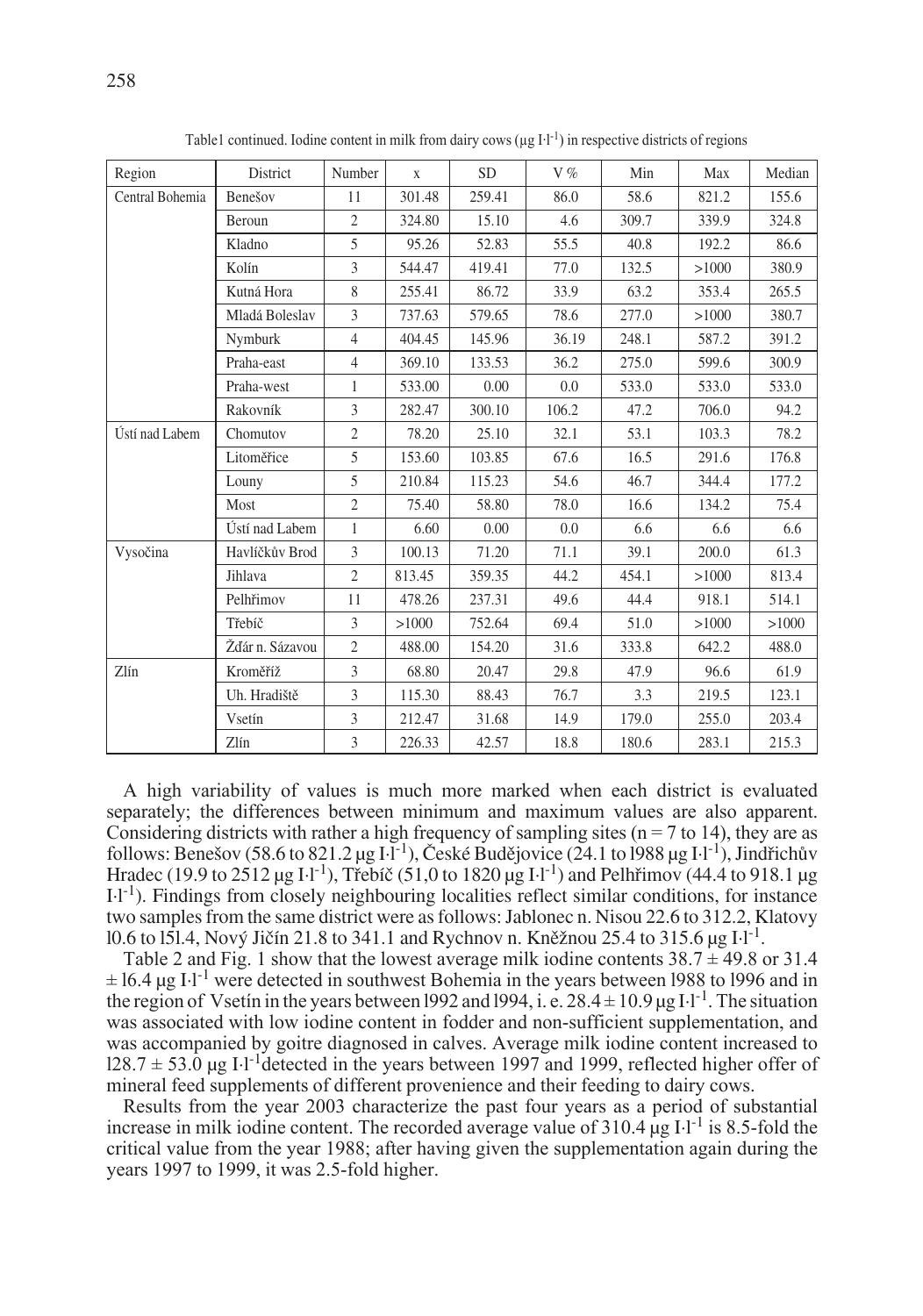

Šucman et al. (1984), Kroupová and Brožová (1986), Kroupová et al. (1981), Herzig et al. (1996), Herzig et al. (1999), Kroupová et al. (2001), Kursa and Herzig (2003) Fig 1. Iodine concentration in milk ( $\mu$ g I·1<sup>-1</sup>) of dairy cows in the Czech Republic in years 1984-2003:

Table 2. Dynamics of dairy cow milk iodine concentration in the Czech Republic in years 1982-2004 (Kroupová et al. 2001; Kursa and Herzig 2003)

| Region         |                | Number<br>of herds | Milk                      |           |                                |                                |  |
|----------------|----------------|--------------------|---------------------------|-----------|--------------------------------|--------------------------------|--|
|                | Period of time |                    | $\mu$ g I·l <sup>-1</sup> |           | % of herds with values         |                                |  |
|                |                |                    | X                         | <b>SD</b> | $< 20 \mu g$ I·l <sup>-1</sup> | $>100 \mu g$ I.1 <sup>-1</sup> |  |
| South-west     | 1982-1984      | 24                 | 53.9                      | 22.3      | 29.2                           | 20.8                           |  |
| Bohemia        | 1988-1996      | 21                 | 38.7                      | 49.8      | 71.4                           | 9.8                            |  |
|                | 1988-1996      | 29                 | 31.4                      | 16.4      | 51.7                           | 6.9                            |  |
|                | 1997-1999      | 15                 | 128.7                     | 53.5      | 26.7                           | 66.7                           |  |
| Znojmo         | 1993-1994      | 3                  | 63.5                      | 17.0      | 66.7                           | 33.3                           |  |
| Vsetín         | 1992-1994      | 10                 | 28.4                      | 10.9      | 20.0                           | 30.0                           |  |
| Czech Republic | 2003-2004      | 226                | 310.4                     | 347.0     | 4.0                            | 77.5                           |  |

Distribution of milk iodine findings reflecting dairy cow saturation with iodine in the year 2003 is shown in Table 3 and Fig 1. Milk iodine values below 20  $\mu$ g I·l<sup>-1</sup>, which are far from being sufficient as food for the men and give evidence of a deep iodine deficiency in feed rations, were detected in 4.0% farms. The deficiency is caused by iodine absence in essential feeds, not corrected by iodine supplementation. General variation of the lowest concentrations is diffuse, minute contents were detected in samples from the districts of Ústí n. Labem (6.6 µg I·l<sup>-1</sup>), Náchod (6.7 µg I·l<sup>-1</sup>), Most (16.6 µg I·l<sup>-1</sup>), Litoměřice (16.5 µg I·l<sup>-1</sup>) and Jindřichův Hradec (19.9 µg  $I·l^{-1}$ ).

Table 3. Iodine concentration in milk from dairy cows  $(\mu g I \cdot l^{-1})$  - representation of herds

| Iodine<br>concentration<br>in milk $(\mu g I \cdot l^{-1})$ | < 20 | $20 - 80$ | 80-250 | 250-500 | 500-1000 | >1000 |
|-------------------------------------------------------------|------|-----------|--------|---------|----------|-------|
| Number<br>of herds                                          |      | 33        | 85     | ωI      | 27       |       |
| $\%$ of herds                                               | 4.0  | 14.6      | 37.6   | 27.0    | 11.9     | 4.9   |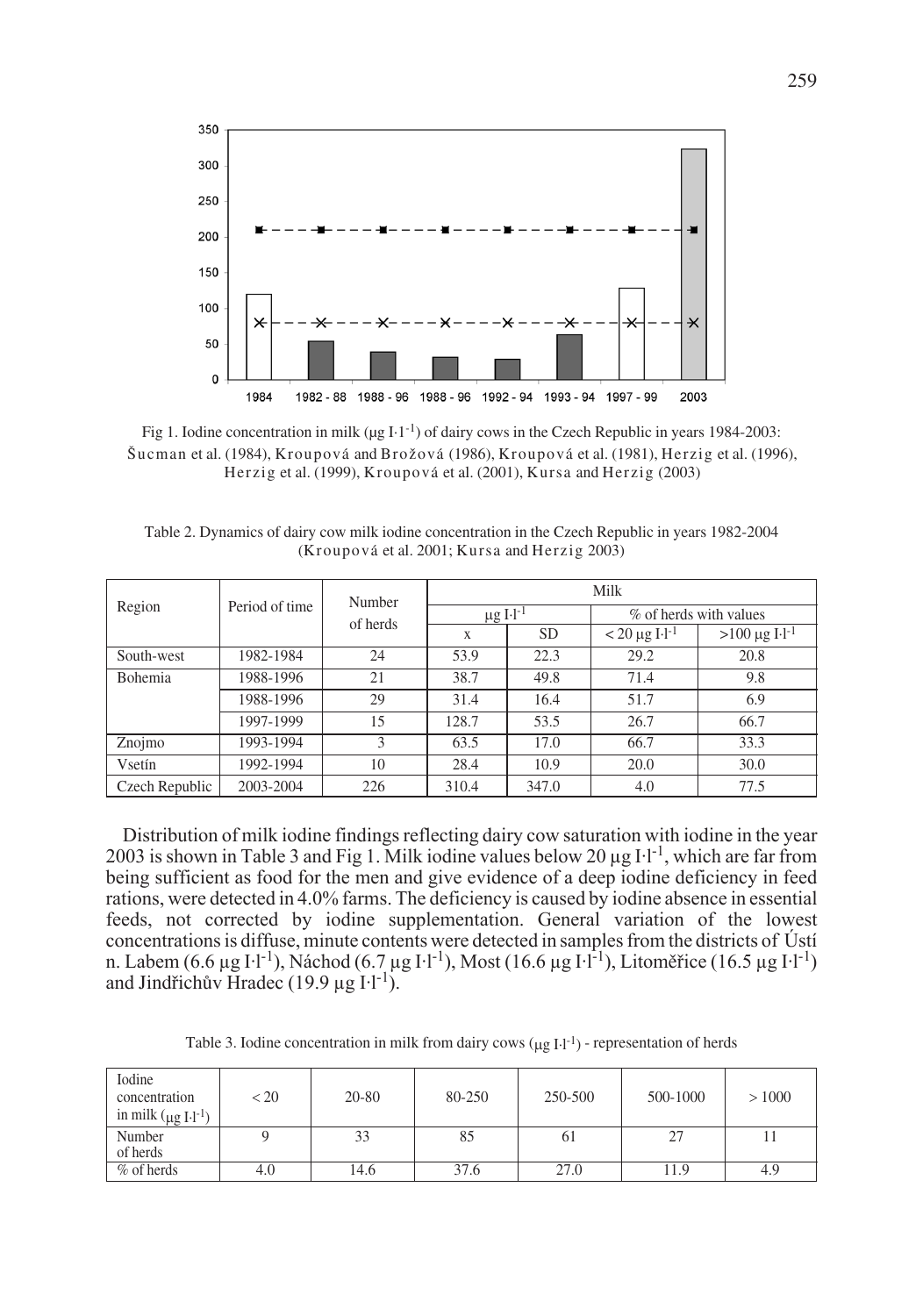The iodine values between 20 and 80  $\mu$ g I·l<sup>-1</sup> which is the lower limit of the optimum range were found in 14.6% of cases, milk samples containing 80 to 250  $\mu$ g I·l<sup>-1</sup> reflecting optimum iodine saturation of cows and favourably influencing iodine contents of consumer milk and milk products in the present study were detected in 11.8 and 31.6% samples.

In the present study, we detected milk iodine contents between 250 and 500  $\mu$ g I·l<sup>-1</sup> in 27% farms examined. Almost one fifth of farms (16.8%) produced milk with iodine concentrations above 500 µg I·l<sup>-1</sup>; concentrations above 1000 µg I·l<sup>-1</sup> were found in 4.7% samples. Those values are far from the European standard and exceed the value of 0.l mg  $I-I<sup>-1</sup>$ , which is the current legislatively set limit for milk iodine content in the Czech Republic.

## **Discussion**

The presented study shows the results of field monitoring the current cow milk iodine content and specifies the current knowledge on the topic. The extent, arrangement and results are comparable with the data by Preiss et al. (1997) who accomplished a similar investigation in Bavarian dairies in the year l996. Based on their experience, Kaufmann et al. (1997) recommended introducing complex whole Germany programmes of systematic and regular check of iodine contents of purchased milk.

Despite the sampling places were randomly selected, numbers of examinations were relatively limited by the extent of financial subventions and capacity of the laboratory, we can consider our results as representative. Their validity and merits may be based on information given by the authors studying iodine status of dairy cows by the same methodology in relationship to food milk (Anke et al. 1994a; Lee et al. 1994; Kaufmann et al. 1997).

Multifactorial character of the causes and background of the development registered is among others iodine availability in the environment of the Czech Republic, iodine sources, optimum requirement, inevitable intake etc.; the analysis has been focused on the aspects of hygiene, technology and pathophysiology.

Wide range of individual values between  $\leq 10$  to  $> 1000$  ug I·l<sup>-1</sup> and marked differences in average milk iodine levels during past twenty years resulted from different iodine intake by dairy cows; in the former, it reflects in the between-farm differences, and in the latter, it forms an oscillating curve of average values during the investigated periods in whole groups of dairy cows (Sucman et al. 1984; Kroupová and Brožová 1986; Kroupová et al. 2001; Herzig et al. 1996).

It is well known that fodder and concentrated feeds produced in the Czech Republic contain very low levels of iodine which is given by the geographic localization (Oliveriusová 1997; Herzig et al. 1996), it has been concluded that total iodine content in the diets is primarily affected by the quality of mineral supplements. Scientific information, qualified impulses, wide offer of mineral feed supplements containing iodine and the interest of the farmers resulted in the process of general iodine supplementation in the mid-1990s. In the year 2000, distribution chain offered 244 mineral supplements containing iodine from 11 manufacturers; 94% of these products contained 5 to 700 mg iodine $kg^{-1}$ . However, on the other hand, they documented a typical, experimentally demonstrated and easily controllable iodine intake by the animals and milk iodine content by the additives (Anke et al. 1989; Pennington l990; Convey et al. 1977; Herzig et al. 1999). The use of iodine additives reflects both in optimization of thyroid gland function and iodine deposition in the internal organs, musculature and its excretion through milk.

Oscillations of average milk iodine content curve during the past period and its peak detected in the year 2003-4 in the Czech Republic (Table 2; Fig. 1) are comparable with the development and experience from the countries where general elimination of iodine deficiency was solved in the same way, i. e. by enrichment of feed rations for farm animals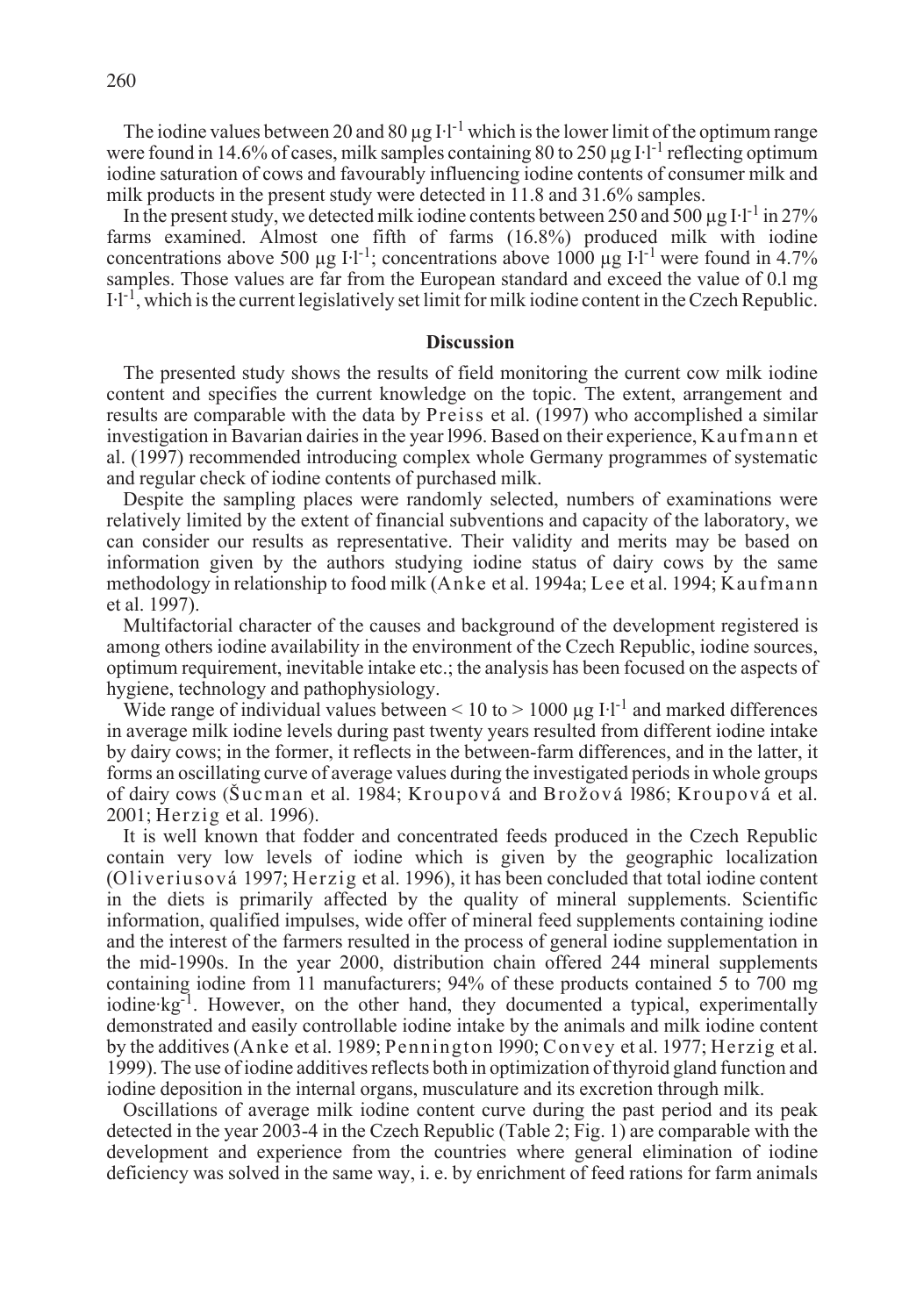with iodine supplementation. Iodine supplementation of milk in the region of former East Germany is characterized by the increase from initial 17  $\mu$ g I·l<sup>-1</sup>, accompanying deficiency status in the year 1985 to 53 µg I·l<sup>-1</sup> in the year 1987, and 81 µg I·l<sup>-1</sup> in the year 1989 (Anke et al. 1994b); five years later, i. e. in the year 1994, the level reached 130  $\mu$ g I·l<sup>-1</sup> (Anke et al. 1997; Anke 2004). Nevertheless, even under those conditions, cases with the values below 20  $\mu$ g I·l<sup>-l</sup> in 4.0% were detected in the year 2003-4, which according to Groppel et al. (1993) declare a marked deficiency in iodine content. However, in recent years, goitre occurrence was registered in calves from the Czech herds even if their mother milk iodine content was higher (Kursa et al. 1997; Kroupová et al. 2001). Detected minimum concentrations reflected very low iodine contents in forage, which is far from meeting basic iodine requirements of dairy cows from the tested herds. They also demonstrated that iodine deficient forage derived from the above mentioned constant conditions is unsolvable without compulsory iodine supplementation. Some farmers still underestimate the significance and implications of these measures. Primarily, attention is not given to other, less recognised consequences of iodine deficiency such as reproductive disturbances, with reduced subsequent efficiency without diagnosed causes (Luley 2000).

General character of the minimum milk iodine concentration occurrence only partly demarcates traditional regions with iodine deficiency in the environment (Oliveriusová 1997). That diffuse variation of extremely low values also revises the previous statement that low iodine content in feeds with consequent iodine deficiency in animals is connected with the regions previously specified by  $\check{C}$  ad a (1988), Kursa et al. (1992, 1997) and others.

Anke et al. (1994a), Kaufmann et al. (1997) and others consider iodine excretion through milk in the range of 80 to 200 or 250  $\mu$ g I·l<sup>-1</sup> to be the evidence of optimum saturation of cows with iodine even in a status of higher requirements and concurrently, its content in milk and milk products may be controlled. Lee et al. (1994) reported that iodine supplementation of the feed rations for dairy cows in Great Britain and resulting milk iodine concentrations increased up to 150  $\mu$ g I·l<sup>-1</sup>, caused a 3-fold increase in iodine intake by the man. The required daily iodine intake by in humans may be covered only by milk (150 to 300 µg), provided its content is above 200 µg per liter (Stránský and Ryšavá 1997).

Concentrations between 250 and 500 µg I $\cdot$ l<sup>-I</sup> recorded in 27% samples approach 500 µg I·l<sup>-I</sup> which is considered as the upper limit by the producers in the USA dairy industry (Berg et al. l988). That value is also the currently accepted limit in Australia. In the present study, that group of samples is one of the factors which affect a relatively steep elevation of the curve of average values with the peak reached in the year 2003; findings from another fifth of herds with the values exceeding 500 or even 1000  $\mu$ g I·l<sup>-1</sup> also play a significant role.

High milk iodine concentrations suggest that iodine intake by dairy cows exceeds the set requirement which is according to the norm  $0.6 - 0.8$  mg iodine per l kg dry matter of the feed (Sommer et al. 1994). The situation may be caused by various factors, including insufficient consistency in balancing the requirement on iodine in dairy cows and mistakes of technical origin and a poor organization of handling mineral supplements. Similarly as in the human population, the possibility of accumulation of feed supplements from more than one source cannot be excluded. Undesired accumulation may occur in high producing dairy cows when mineral and vitamin supplements containing high proportions of iodine are given to them besides high-quality production mixtures containing iodine. Application of preparations containing iodine for the teat skin disinfection may also be a source of the iodine values exceeding the limit (Hemken 1980; Herzig et al. 1999).

Extreme milk iodine values exceeding 1000  $\mu$ g I·l<sup>-1</sup> in our study cannot be only considered as luxury iodine intake by dairy cows but also as a parameter of high iodine level in food milk. We assume that occasional high iodine levels in purchased milk do not pose a threat to human health for the present. Most of the risk is particularly eliminated by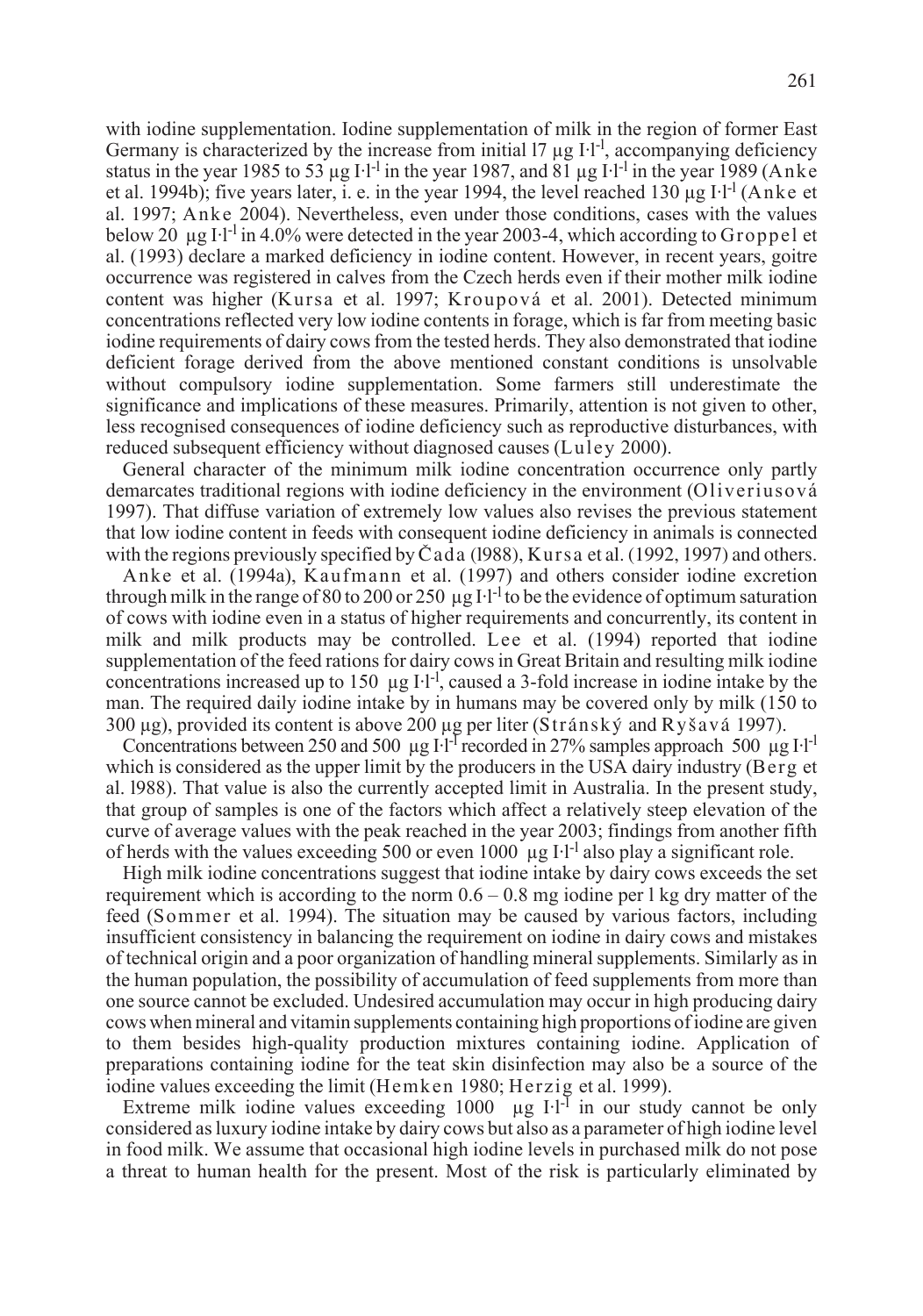dilution during common purchase of milk and during subsequent processing. The same opinion concerning this problem in Bavaria is shared by Preiss et al. (1997) and Luley (2000). Based on the results obtained, we do not regard as probable that a consumer might intake more iodine than 1000 µg set by WHO as the upper limit for the man (WHO 1994), considering not only the average consumption in the Czech Republic, but also an occasional consumption of an extreme amount of milk as the only food processed in a dairy. It may be different in self- supplier dairy farms. A regular long-time daily intake of 1 litre milk or even more is quite usual in rural families. Considering the detected concentrations exceeding the upper limit, it may be questionable if such situations are quite safe. Although it seems that the upper limit of iodine concentration tolerance in humans is individual, Bürgi et al. (1982) drew conclusions based on the studies in Switzerland that the daily intake of 0.l to 0.3 mg is acceptable, 0.5 do l.0 mg may cause hypertyreosis in older people and thyroid gland damage may occur in a part of population if the concentration is l.0 to l0.0 mg. However, in any case, it is necessary so that the foragers primarily accept the presented findings. It is particularly topical to control supplementation of feed rations with the additives containing iodine according to the physiological requirements and production conditions. It seems to be suitable to keep at systematic general monitoring of iodine content in fresh cow milk with the possibility of feedback to the agribusiness (Kursa and Herzig 2003).

# Mléko jako potravinový zdroj jodu v České republice

Studie přináší aktuální poznatky o zajištění potřeby jodu u dojnic posouzením jeho hladiny v mléce a o vztahu těchto koncentrací k příjmu jodu lidskou populací.

Metodou Sandell-Kolthoffa jsme stanovili koncentraci jodu v nativním kravském mléce, které přicházelo do mlékáren ze 226 farem v 66 okresech ČR.

V souboru 226 bazénových vzorků mléka z různých míst ČR jsme prokázali průměrnou koncentraci jodu 310,4 ± 347,0 µg I·l<sup>-l</sup> a její významné kolísání u mléka z jednotlivých farem, vyjádřené variačním rozpětím < 10 až > 1000 µg I·l<sup>-1</sup>. Zjištěné výkyvy jsou odezvou hlubokých rozdílů v saturaci dojnic jodem. Průměrná koncentrace jodu v mléce převyšuje nálezy zaznamenané před suplementací, která byla zahájena v létech 1997 - 1999 dvaapůlkrát a je vyšší než je současný evropský standard.

Pro hluboký deficit jodu ve statkových krmivech, který není korigován doplňkovým příjmem jodu, svědčí 4.0% vzorků mléka s hodnotami < 20 µg I·l<sup>-1</sup>. Koncentrace jodu v mléce nad 500 µg I·l<sup>-1</sup> produkovalo 16.8% farem. Při bilancích jodu v krmných dávkách pro dojnice je aktuální regulovat nabídku doplňků s obsahem jodu podle fyziologické potřeby zvířat, výrobních a environmentálních podmínek. Pro tento postup je účelná celoplošná kontrola obsahu jodu v nativním mléce a pohotové předávání výsledků chovatelům.

Významně vyšší průměrný obsah jodu v mléce vykupovaném ze zemědělských závodů do mlékáren je důležité akceptovat v bilancích příjmu jodu v potravním koši spotřebitelů.

### **Acknowledgements**

This work was performed and supported within the study of the Veterinary Scientific Committe for Food Safety of the Ministry of Agriculture of the Czech Republic and by Grant No. 1B44013/2004 of National Agency for Agricultural Research.

#### **References**

- ANKE, MK 2004: Iodine. In: Elements and their Compounds in the Environment. 2nd Edition. Edited by Merian E, Anke M, Ihnat M, Stoppler M WILEY-VCH Verlag GmbH & Co. KGaA, Weinheim: 1457-1495. ISBN: 3-527-30459-2
- ANKE, M, GLEI, M, ANGELOW, L, GROPPEL, B, ILLING, H 1994b: Kupfer, Jod und Nickel in Futter- und Lebensmitteln. Ubers Tierernahrg **22**: 321-362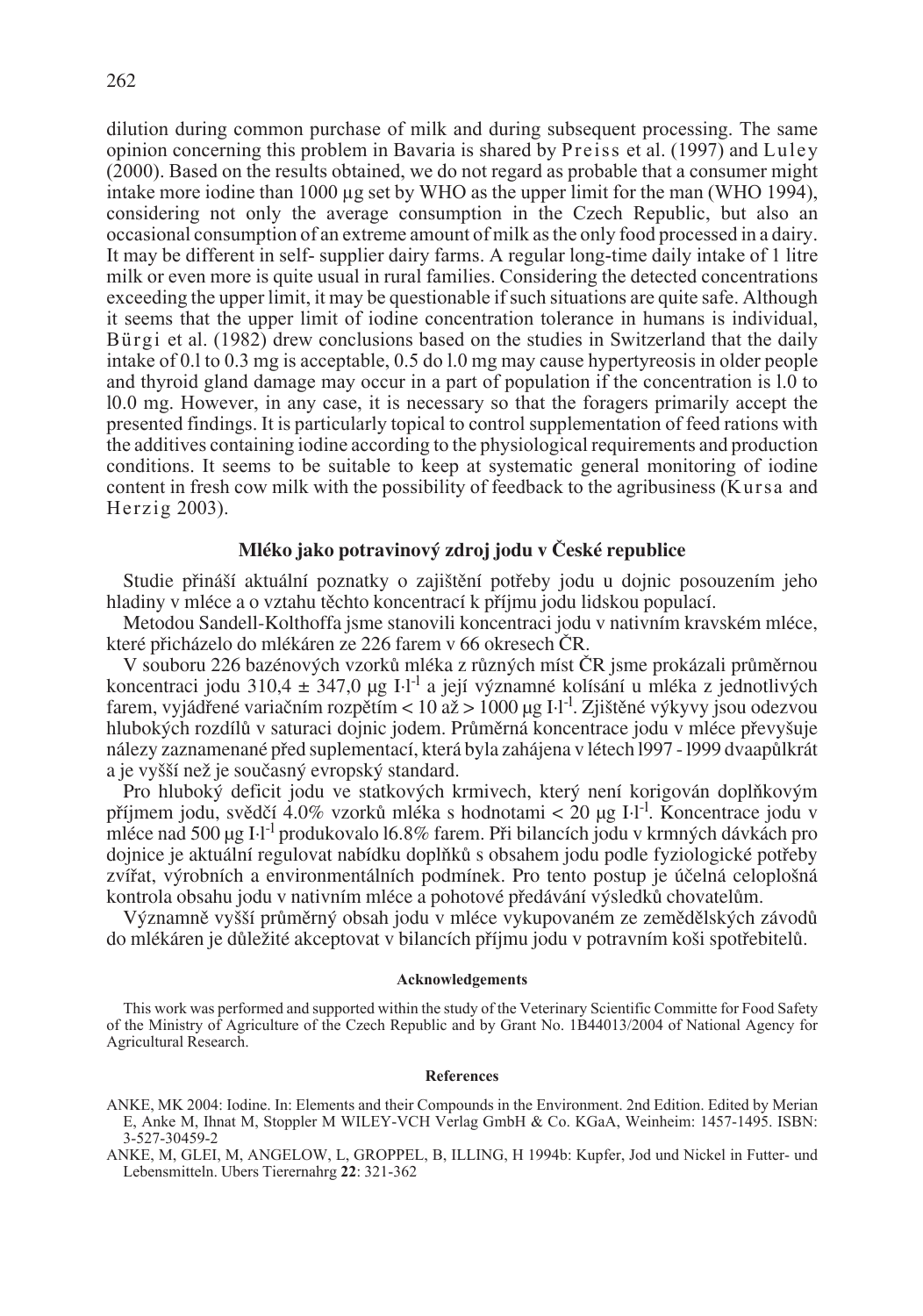- ANKE, M, GROPPEL, B, SCHOLZ, M, HENNIG, U 1994a: Die Bedeutung des Jodgehaltes der Milch, Molkereierzeugnisse und des Fleisches für die Jodversorgung des Menschen in der Deutschland. Rekasan-J **l**: 19-20
- ANKE, M, ROTHER, C, ARNHOLD, W et al. 1997: Die Iodversorgung Erwachsener Deutschlands in Abhängigkeit von Geschlecht, Zeit, Jahreszeit, Lebensraum, Stillperiode, Alter, Körpermasse und Form des Iodzusatzes. In: Köhrle, J. (Hrsg): Mineralstoffe und Spurenelemente-Molekularbiologie-Interaktion mit dem Hormonsystem-Analytik. Verlag Wissenschaftliche Verlagsgesellschaft mbH, Stuttgart, p. 32-46
- ANKE, M, WENK, G, HEINRICH, H, GROPPEL, B, BAUCH, K 1989: Die Wirkung jodierter Mineralstoffmischungen für Rind und Schwein auf die Jodversorgung und Struma prophylaxe. Z Ges Inn Med **44**: 41-44
- AZUOLAS, JK, CAPLE, IW 1984: The iodine status of grazing sheep as monitored by concentrations of iodine in milk. Aust Vet J **61**: 223-227
- BEDNÁŘ, J, RÖHLING, S, VOHNOUT, S 1964: Příspěvek ke stanovení proteinového jodu v krevním séru. âeskoslovenská farmacie **13**: 203-209
- BERG, JN, PADGITT, D, MCCARTHY, B 1988: Iodine Concentration in Milk of Dairy Cattle Fed Various Amounts of Iodine as Ethylenediamine Dihydroiodide. J Dairy Sci **71**: 3283-3291
- BOBEK, S 1998: Profilaktyka jodowa u zwierzat. Med Weter **54**: 80-86
- BORKOVCOVÁ, I, ŘEHŮŘKOVÁ, I 2001: Studium expozičních zdrojů jódu v potravinách. Zpravodaj ředitelství SZÚ Praha **6**: 5-8
- BÜRGI, H, BAUMGARTNER, H, STEIGER, G 1982: Gibt es eine obere Verträchkeitsgrenze der alimentären Jodzufuhr Schweiz Med Wochenschr **112**: 2-7
- CONVEY, EM, CHAPIN, LT, KESNER, JS, HILLMAN, D, CURTIS, AR 1977: Serum thyrotropin and thyroxine after thyrotropin releasing hormone in dairy cows fed varying amoumts of iodine. J Dairy Sci **60**: 975-980
- ČADA, F 1988: Patomorfologické sledování štítné žlázy telat v raném postnatálním období v nasávací oblasti SVÚ PlzeÀ. Vet Med **33**: 69-80
- FRANKE, AA, BRUHN, JC, OSLAND, RB 1983: Factors affecting iodine concentration of milk of individual cows. J Dairy Sci **66**: 997
- GROPPEL, B 1993: Jodmangel beim Tier. In: Anke, M, Gürtler, H 1993: Mineralstoffe und spurenelemente in der Ernährung. Gersdorf; Verlag Media Touristik, 127-156
- HEMKEN, RW 1980: Milk and meat iodine content: relation to human health. J Amer Vet Med Assoc **176**: 1119-1121
- HERZIG, I, PÍSAŘÍKOVÁ, B, KURSA, J, ŘÍHA, J 1999: Defined iodine intake and changes of its concentration in urine and milk of dairy cows. Vet Med - Czech **44**: 35-40
- HERZIG, I, ŘÍHA, J, PÍSAŘÍKOVÁ, B 1996: Urinary iodine level as an intake indicator in dairy cows. Vet Med - Czech **41**: 97-101
- KAUFMANN, S 1997: Ergänzende Strategien zur Bekämpfung von Jodmangel in Deutschland und Südostasien: Jodanreicherung in Lebensmitteln tierischen Ursprungs. Disertation. Institut für Ernährungswissenschaft der Technischen Universität München, 95 p.
- KAUFMANN, S, KURSA, J, KROUPOVÁ, V, RAMBECK, W 1998a: Iodine in milk by supplementing feed: an additional strategy to erase iodine deficiency. Vet Med - Czech **43**: 173-179
- KAUFMANN, S, WOLFRAM, G, DELANGE, F, RAMBECK, WA 1998b: Iodine supplementation of laying hen feed: A supplementary measure to eliminate iodine deficiency in humans? Z Ernährungswiss **37**: 288-293
- KROUPOVÁ, V, BROŽOVÁ, V 1986: Jod v mléce dojnic v jihozápadních Čechách. (Iodine in milk of dairy cows in South-western Bohemia). Vysoká škola zemědělská Praha, Agronomická fakulta České Budějovice. Sborník – zootechnická fiada **1**: 57-66
- KROUPOVÁ, V, HERZIG, I, KURSA, J, TRÁVNÍČEK, J, THÉR, R 2001: Saturace krav jodem v České republice. Veterinářství 51: 155-158
- KURSA, J, HERZIG, I 2003: Problematika nadbytku jodu. Studie. Vědecký výbor veterinární MZe ČR. VÚVeL Brno,18 p.
- KURSA, J, HERZIG, I, KROUPOVÁ, V, KRATOCHVÍL, P, TRÁVNÍČEK, J 1997: Consequences of iodine deficiency in cattle in some regions of the Czech Republic. Scientia Agriculturae Bohemica **28**: 115-127
- KURSA, J, KROUPOVÁ, V, KRATOCHVÍL, P 1992: Nutritional factors in iodine deficiency diseases in cattle. Eighth international conference on production diseases in farm animals. 1992, August 25.-27. University of Berne, Switzerland, Proceedings, p. 23
- LEE, SM, LEWIS, J, BUSS, DH 1994: Iodine in British foods and diets. Brit J Nutr 72: 435-446
- LULEY, S 2000: Die Iodausscheidung im Urin als Parameter für die Iodversorgung von Milchkühen. Inaugural-Dissertation. Tierärzlichen Fakultät der Ludwig-Maximilians-Universität, München, 91p.
- MAAS, J, BERG, JN, PETERSEN, RG 1989: Serum distribution of iodine after oral administration of ethylenediamine dihydroiodide in cattle. Am J Vet Res **50**: 1758-1759
- MATOUŠKOVÁ, O, CHALUPA, J, CIGLER, M, HRUŠKA, K 1992: STAT Plus Manual (in Czech). 1st ed. Veterinary Research Institute Brno, 168 p.
- OLIVERIUSOVÁ, L 1997: Obsah jodu v prostředí v ČR. In: Jak řešit nedostatek jodu v naší výživě. Sborník. Státní zdravotní ústav Praha, 8 p.